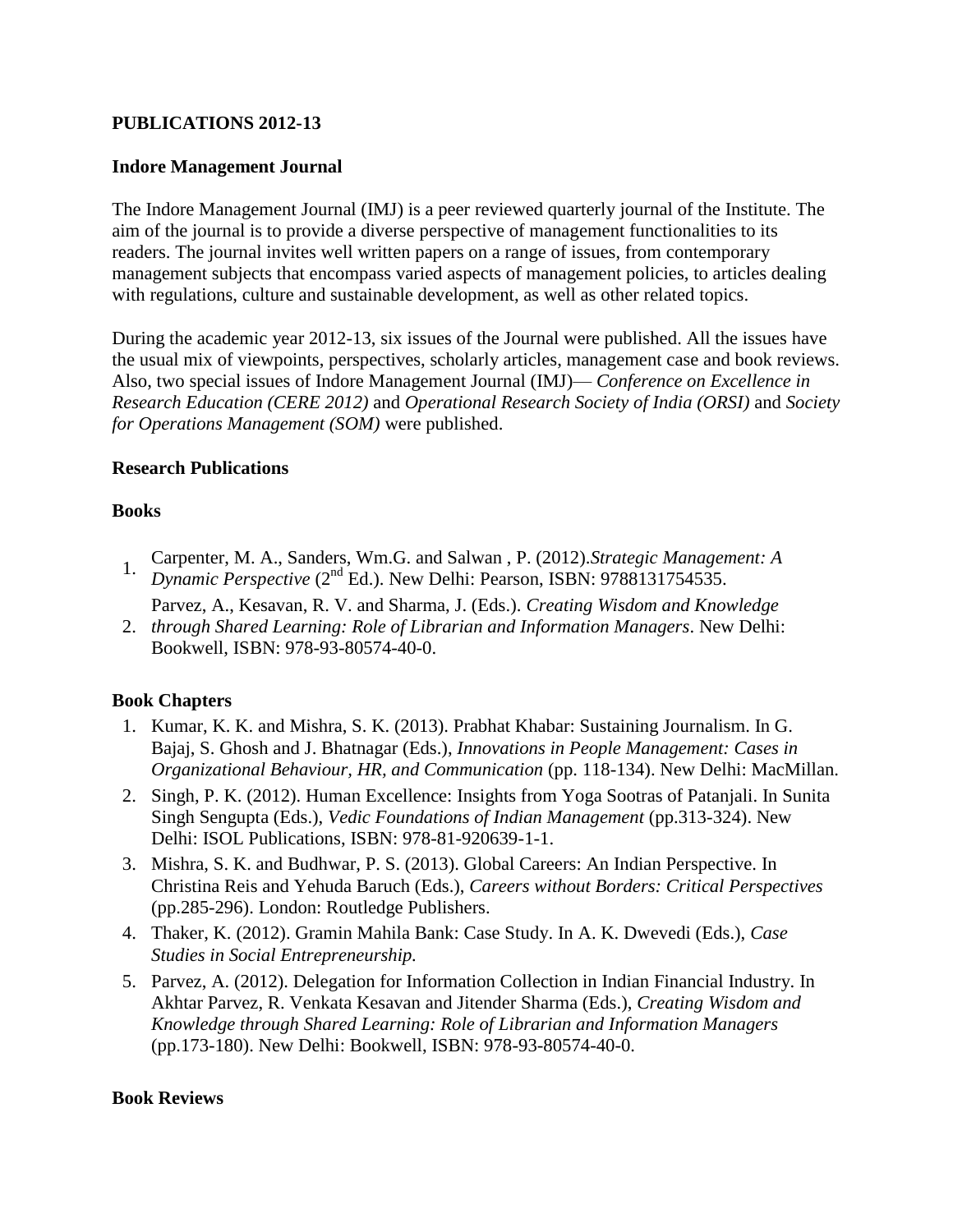- 1. Nair, N. (2011). Book Review [Kohlrieser, G. (2006). Hostage at the Table: How Leaders can Overcome Conflict, Influence others and Raise Performance]. *Indore Management Journal*, 3(1), 85-88.
- 2. Rizvi, M. A. (2011). Book Review [Haider, S. K. E. (2011). The Potter's Poison]. *Indore Management Journal*, 3(1), 89-91.
- 3. Pal, D. (2012). Book Review [Miller, C. and Jones, L. M. (2010). Agricultural Value Chain Finance: Tools and Lessons]. *Millennial Asia: An International Journal of Asian Studies*, 113-116.

## **Articles/Research Papers Published in National Journals**

- 1. Bhattacharya, U. K. (2013). A Multi Objective Formulation of the Center Location Problem on a Plane. *Industrial Engineering Journal*, 6(2).
- 2. Chauhan, G. S. (2011). Modeling of Extreme Market Risk using Extreme Value Theory (EVT): An Empirical Exposition for Indian and Global Stock Indices. *Indore Management Journal*, 3 (1), 23-33.
- 3. Chaudhuri, D. D. (2012). Taxation of Inter-State Transactions of Goods and Services: From CST to IGST*. Journal of Integrated Research & Development*, 1(1), 13-18.
- 4. De, O. and Bhattacharjea, A. (2012). Cartels and the Competition Commission. *Economic and Political Weekly*, 47(35), 14-17.
- 5. Dey, S. and Rao, G. K. (2012). An Intelligent Decision Making Architecture for Banks: Business Intelligence and Knowledge Management Systems Integration. *Journal of Economic Development, Management, IT, Finance and Marketing*, 4(1), 49-63.
- 6. Kumar, N. G. and Venkataramanaiah, S. (2011). Building Competitiveness: A case of Handicrafts Manufacturing Cluster Units*. Indore Management Journal*, 3(2), 27-37.
- 7. Mishra, S. K. and Saxena, R. (2011). Voice or Neglect: Understanding Employee Behavior in Two Multinational Corporations*. Indore Management Journal*, 3(1), 34-48.
- 8. Mishra, S. K. (2011). Asset Creation under MGNREGA: A study in three districts in the state of Madhya Pradesh. *Indore Management Journal*, 3(3), 34-48.
- 9. Pant, S., Chatterjee, A. and Jaroliya, D. (2012). E-HRM Systems Implementation: A Conceptual Framework. *Indore Management Journal*, 4 (2).
- 10. Salwan, P. (2012). Co-Creation: An Exploratory Study of MSMEs and Large Banks in India. *Indian Journal of Industrial Relations*, 48(1), 1-18**.**
- 11. Sunder, D. L. (2013). Putting Dignity at Workplace on the Corporate Governance Agenda*. Journal of Corporate Governance*, 6(1), 32-48.

## **Articles/Research Papers Published in International Journals**

- 1. Dey, S. and Sharma, A. (2012). A Document Level Sentiment Analysis Approach using Artificial Neural Network and Sentiment Lexicons. ACM Applied Computing Review, 12(4), 67-74.
- 2. Dey, S. and Sharma, A. (2012). Performance Investigation of Feature Selection Methods and Sentiment Lexicons for Sentiment Analysis. Advanced Computing and Communications Technologies for High Performance Applications, (3), 15-20.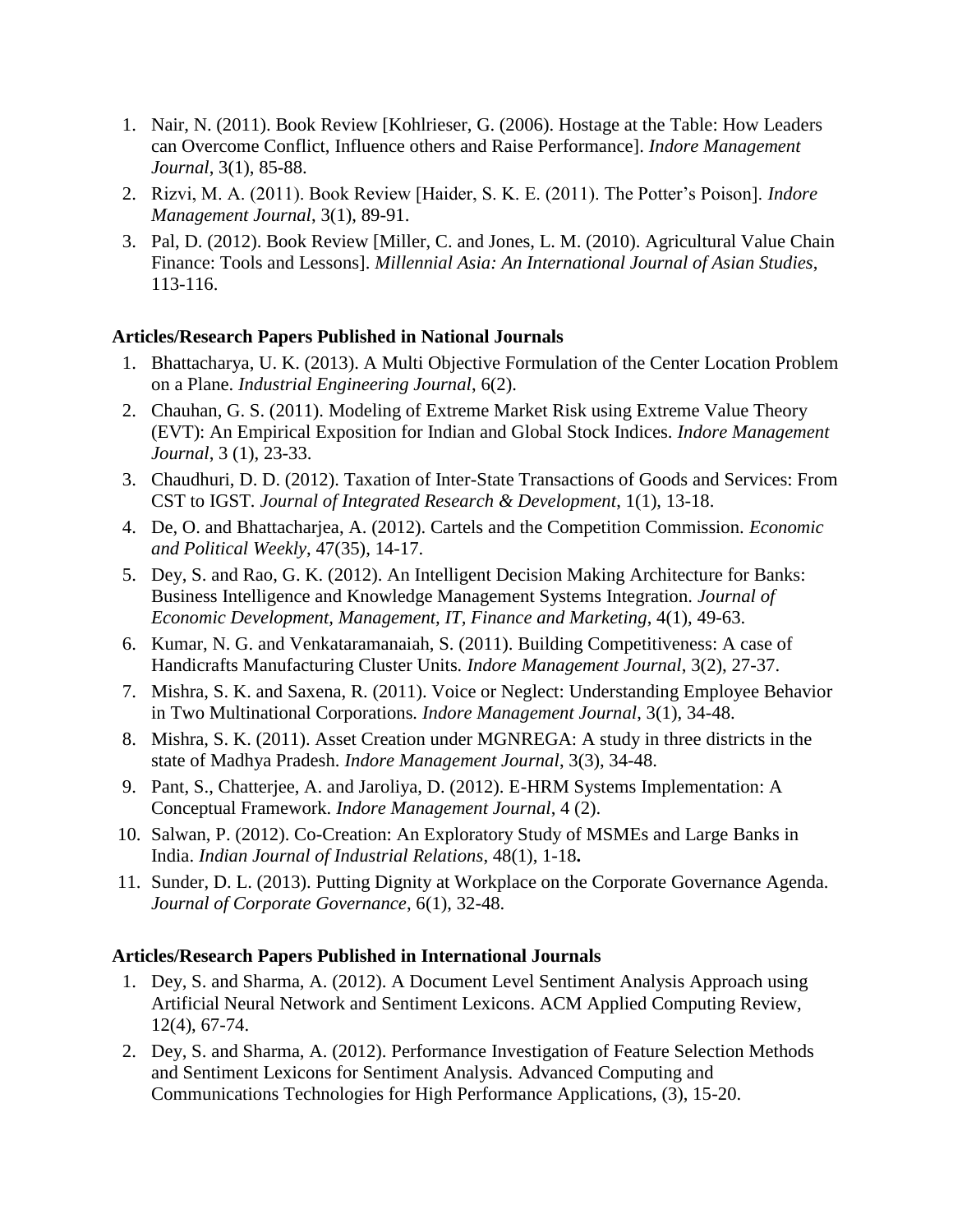- 3. Dey, S. and Sharma, A. (2012). An Artificial Neural Network based Approach for Sentiment Analysis of Opinionated Text. Proceedings of the 2012 ACM Research in Applied Computation Symposium, 37-42.
- 4. Dey, S. and Sharma, S. (2012).A Comparative Study of Feature Selection and Machine Learning Techniques for Sentiment Analysis. Proceedings of the 2012 ACM Research in Applied Computation Symposium, 1-7.
- 5. Dey, S. and Trivedi, S. K. (2013). Effect of Various Kernels and Feature Selection Methods on SVM Performance for Detecting Email Spams. International Journal of Computer Applications, 66(21), 18-23.
- 6. Krishnamurthy, N., Parthasarathy, T. and Babu, S. (2012). Existence of Stationary Equilibrium for Mixtures of Discounted Stochastic Games. Current Science, 103(9), 1003- 1077.
- 7. Mishra, S. K., Bhatnagar, D. and Noronha, E. [et al] (2012). The linkage between Perceived External Prestige and Emotional Labour: Mediation Effect of Organizational Identification among Pharmaceutical representatives in India. Journal of World Business, 47, 204-212.
- 8. Nair, N. and Vohra, N. (2012). The Concept of Alienation: Towards Conceptual Clarity. *International Journal of Organizational Analysis*, 20(1), 25-50.
- 9. Rathi, N., Bhatnagar, D. and Mishra, S. K. (2013). Effect of Emotional Labor on Emotional Exhaustion and Work Attitudes among Hospitality Employees in India. *Journal of Human Resources in Hospitality and Tourism*, 12(3), 273-290. doi:10.1080/15332845.2013.769142.
- 10. Ray, S. and Mahanti, A. (2013). Trusting the Trusted: An Empirical Analysis. *Communication of International Information Management Association*.
- 11. Thaker, K. and Sharma, A. (2013). Predicting Asset Returns in Developed and Emerging Markets. *International Research Journal of Finance and Economics*. (103), 44-60.
- 12. Thaker, K., Jindal, H. and Bhagya, K. (2012). Private Participation in Indore city Transport: Metro Taxi. *International Journal of Case Studies in Management*, HEC Montreal, Canada, 10 (3).
- 13. Uppal, N. and Mishra, S. K. (2013). Moderation Effects of Personality and Organizational Support on the Relationship between Prior Job Experience and Academic Performance of Management Students. *Studies in Higher Education*. doi:10.1080/03075079.2013.777411.

## **National/International Conferences Chaired/Attended/ Paper Presented**

- 1. Bhattacharya, U. K. Algorithms for Locating K-Obnoxious Facilities on a Plane. Presented at *INFORMS Annual Meeting* held during October 14-17, 2012 at Phoenix, Arizona.
- 2. Billore, A. and Jayasimha, K. R. Differential effect of Creativity Dimensions and Role of Trust in Advertising Effectiveness. Presented at *Annual Conference of the Academy of International Business – US Southwest Chapter (AIBSW2013)* held during March 12-16, 2013 at Albuquerque, New Mexico, USA.
- 3. Billore, A., Jayasimha, K. R. and Sadh, A. Trust Vs. Creativity in Advertising. Presented at *12th Consortium of Students in Management Research (COSMAR)* held during November 16-17, 2012 at IISc Bangalore.
- 4. De, O. and Davies, S. W. Ringleaders in Larger Number, Asymmetric Cartels. Presented at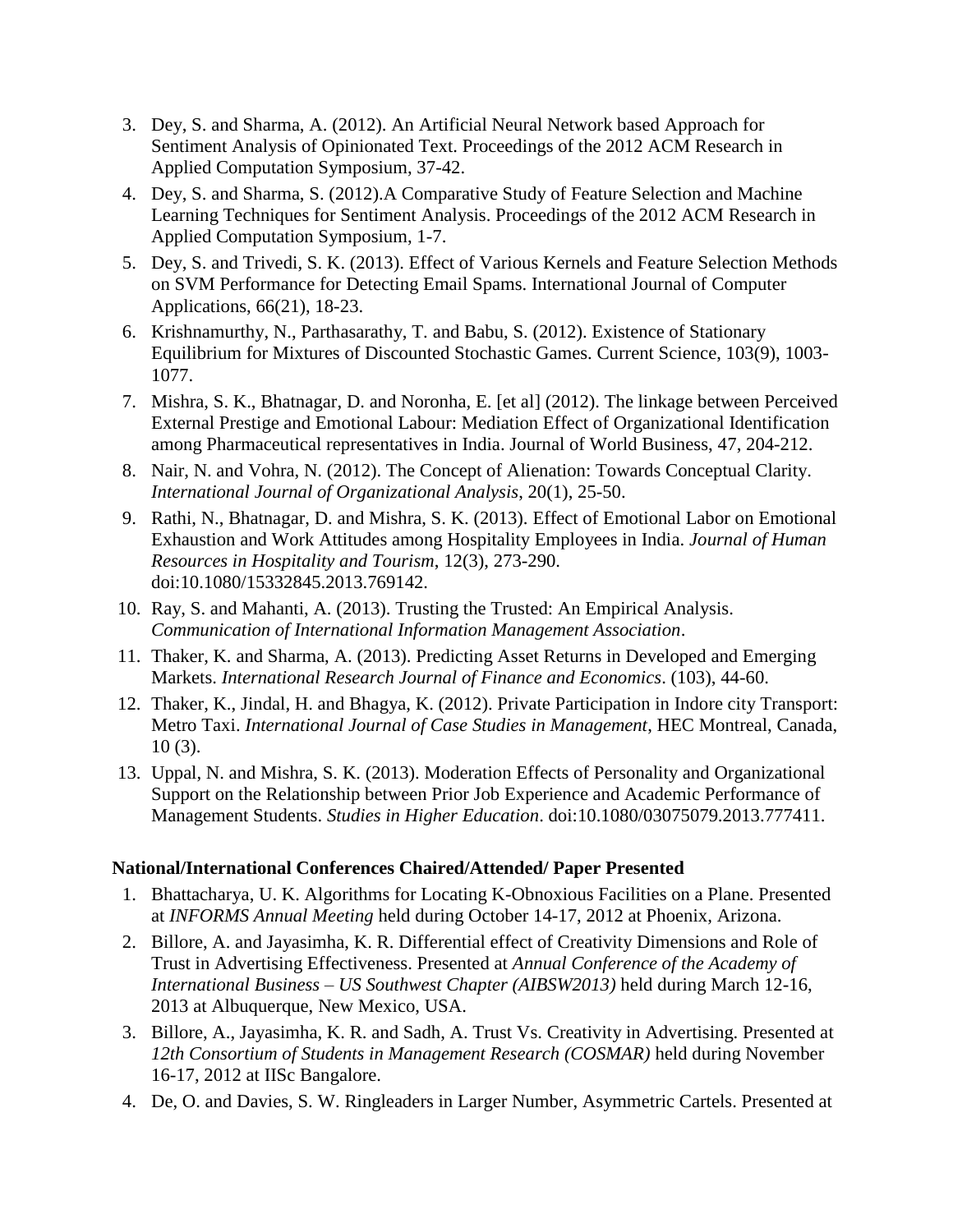*27th Jornadas de Economía Industrial* held during September 13 -14, 2012 at Murcia, Spain.

- 5. Desai, O. D. P., Krishnamurthy, N. and Jain, N. K. A Stochastic Game Model to Analyze Entry into Supply Chains. *International Conference on Game Theory and Management Applications* held during December 17-18 2012at Hyderabad.
- 6. Jayasimha, K. R. Green Gold Animation. Presented at *International Case Conference (ICC)* held during November 29, 2012 – December 1, 2012 at Goa.
- 7. Krishnamurthy, N. and Parthasarathy, T. Algorithmic and complexity theoretic aspects of stochastic games. Presented at *International Conference on Game Theory and Operations Research Applications* held during December 17-18, 2012at Hyderabad.
- 8. Mishra, S. K. Employee Well-Being: Exploring the Antecedents and Consequences in Organizational Context. Presented at *2nd International Conference of Nepalese Academy of Management* held during held during March 10-12, 2013 at Kathmandu, Nepal.
- 9. Mukherjee, S. Constrained Evoked set and Peculiarities in Consumption Patterns in the Constrained Choice Environment at Indian Bottom of the Pyramid: Some Initial Propositions. Presented at *LCBR European Marketing Conference* held during August 9-10, 2012 at Munich, Germany.
- 10. Mukherjee, S. Perspectives of Marketing Indian Handicrafts: A double Diamond Framework. Presented at *MARCON 2012, The International Marketing Conference* organized by Indian Institute of Management Kolkata and Georgia Tech University held during December 28-30, 2012 at Kolkata.
- 11. Nair, N. Role of Disconfirmed Expectations in Influencing Work Alienation of Knowledge Workers. Presented at *Academy of Management Conference* held during August 3-7, 2012 at HR Division Track, Boston.
- 12. Pal, D. Favoring Cigarette over Gutkha: A Rent-Seeking Game. Presented at *International Conference on Contemporary Debates in Public Policy and Management* held during February 7-9, 2013 at the Indian Institute of Management Calcutta, Kolkata.
- 13. Pal, D. Sectoral Choice of Credit in Rural India. Presented at *10th AIMS International Conference on Management* held during January 6-9, 2013 at the Indian Institute of Management, Bangalore.
- 14. Pani, S.K. Value Appropriation in Economics Networks: Dose Relational Strength Matter?. Presented at *Academy of Management (AoM)* Annual Conference held during August 3-7, 2012 at Boston, Massachusetts.
- 15. Ramachandran, J., Pant, A. and Pani, S. K. Attended *Strategizing Practices from the Outliers: Enabling Big Bang Innovation. Strategic Management Society (SMS) Special Conference* held during March 20-23, 2013 at Lake Geneva, Switzerland.
- 16. Ray, S. (2012). Identifying Influential Taggers in Trust-aware Recommender Systems. Presented at *Workshop Proceedings of IEEE/ACM International Conference on Advances in Social Networks Analysis and Mining (ASONAM'12)* held during August 26-29, 2012 Istanbul, Turkey.
- 17. Ray, S. Ranking taggers in Social Networks. Presented at *International Symposium of Information Systems* held during January 4-6, 2013 at Goa, India.
- 18. Salwan, P. Climate Change for Sustainable Development Overcoming the Institutional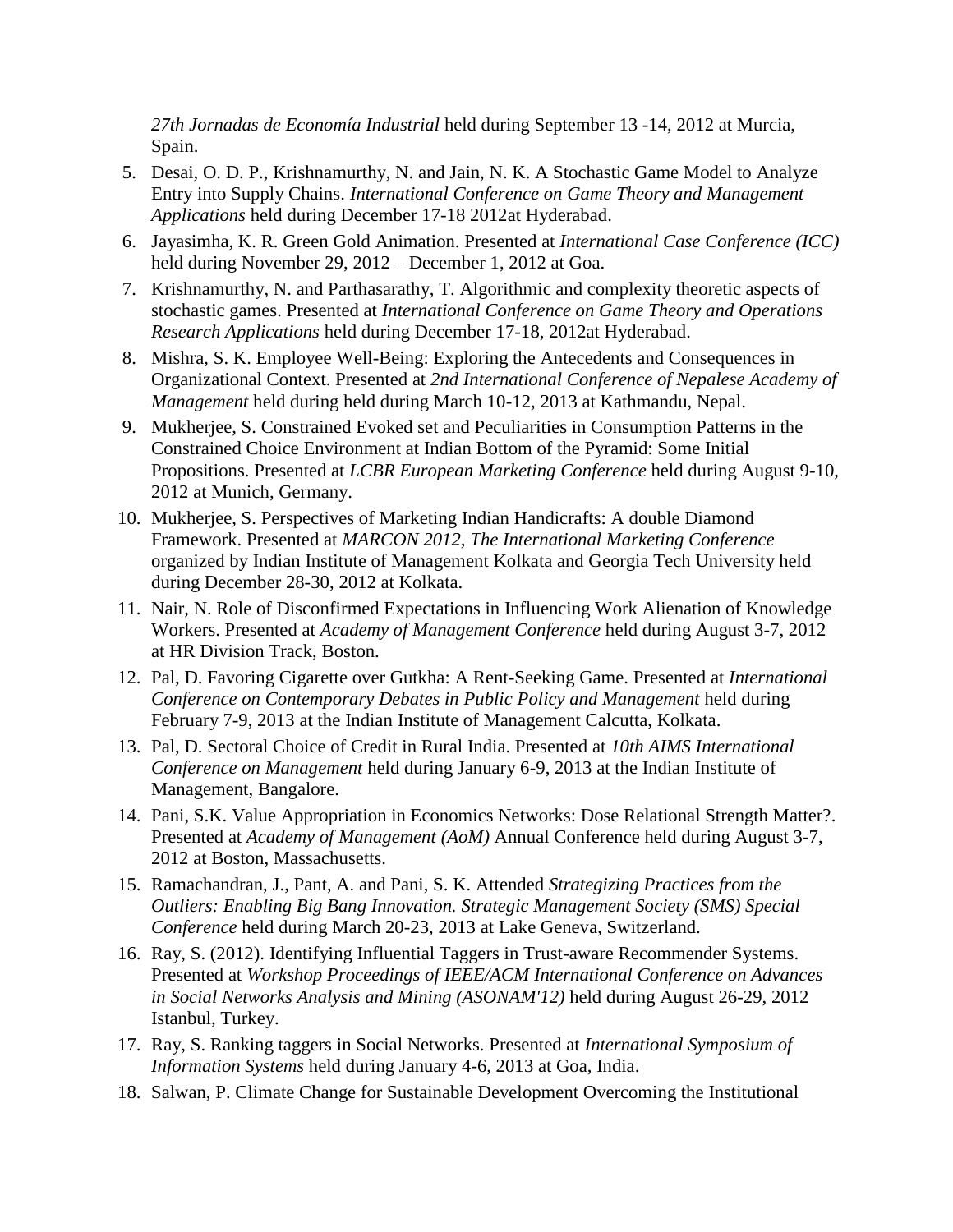Voids in Emerging Economies: A Study of Financial Services and Industry Service and Manufacturing Partnership. Presented at *AIB SE2012 Annual Conference* held during October  $31^{st}$ -November  $2^{nd}$  2012 at Florida.

- 19. Salwan, P. Developing MSMEs Competitive Advantage through Bank Collaboration. Presented at *lssues and Challenges in MSME Financing* held on November 8<sup>th</sup> 2012 at Bhopal.
- 20. Salwan, P. Value Conversion of Intangible Assets: A Co Creation Case Study of MSMEs and Large Banks in India: An Exploratory Study. Presented at *AIB SE2012 Annual*  Conference held during October 31<sup>st</sup> -November 2<sup>nd</sup> 2012 at Florida.
- 21. Selvaraj, P. A Study of Voice as a Determinant of Commitment and Innovation. Presented at *26th Annual Australian and New Zealand Academy of Management Conference* held during December 5-7, 2012at Perth, Australia.
- 22. Thaker, K. Delivering Consciousness Strategy through New Age Scorecard. Presented at *Performance Management Association Conference (PMA2012)* held during July, 2012 at London (UK).
- 23. Thaker, K. Some Empirical Evidences on Pedagogy of Knowing, doing and being in Management Accounting at MBA. Presented at *Management Accounting Research Group & Management Control Association Conference* held during March 22, 2012 at Aston Business School Birmingham, UK.
- 24. Tomar, G. and Mishra, S. K. Identity Formation Process: The Role of Professional Education in Identity Morphing among Engineering Students. Presented at *12th IHRM Conference* held during December 10-13, 2012at Gurgaon, India.
- 25. Venkataramanaiah, S. and Kumar. N. G. Building Competitiveness through Cluster Approach: A Case of Handicrafts Manufacturing. Presented at *Strategic Management Forum Conference* held during May 3-5, 2012 at IIM Indore.
- 26. Verma, R. and Jayasimha, K. R. Exploration of Antecedents of Service Delivery Innovation and its Impact on the Firm Performance. Presented at *12th Consortium of Students in Management Research (COSMAR)* held during November 16-17, 2012 at IISc Bangalore.
- 27. Verma, R. and Jayasimha, K. R. Impact of Service Co-Creational Strategies on Competitive Advantage of Firms. Presented at *Australia New Zealand Marketing Academy Conference (ANZMAC12)* held during December 3-5, 2012 at Ehrenberg-Bass Institute, Adelaide, Australia.
- 28. Verma, R. and Jayasimha, K. R. Service Delivery Innovation Architecture: An Empirical Study of Antecedents and Outcomes. *4th Annual Doctoral Students' Conference (IMRDC)* held during December 17-18, 2012 at Indian Institute of Management Bangalore.

## **Management Case/Case Analysis/Case Commentaries**

- 1. Gunta, S. and Ravichandran, N. (2011). Infosys: Transition at the top. *Indore Management Journal*, 3(2), 38-52.
- 2. Jayasimha, K. R. and Mukherjee, S. (2012). National Pharmaceutical Pricing Authority (NPPA): Influencing Customer Behaviour. *Ivey Case*, 9B12A016.
- 3. Mukherjee, S. (2012). Harvest Gold: Delhi's No 1 Bread authored by Noria Farooqui; in Diagnoses Feature. *Vikalpa*, 37(2).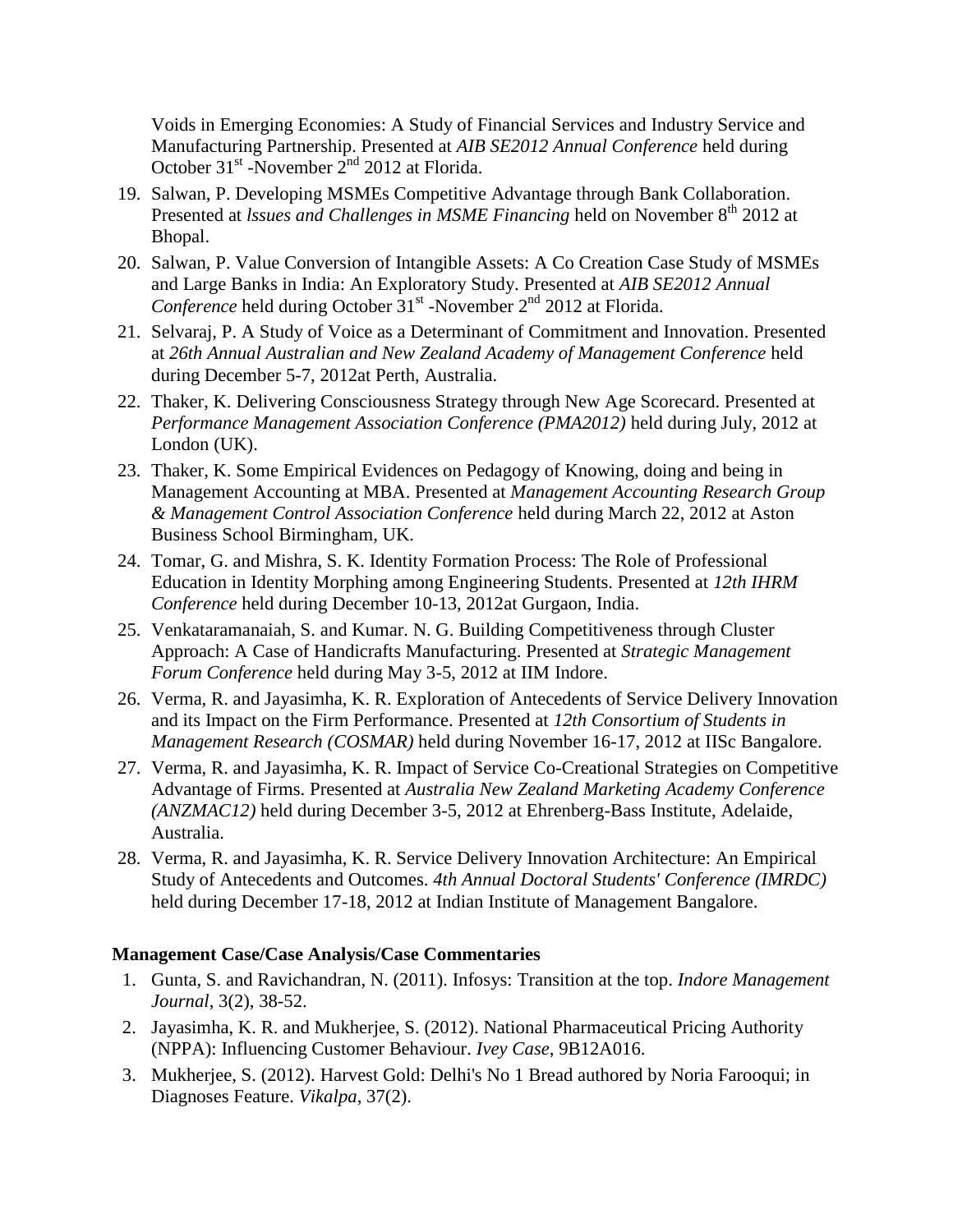- 4. Mukherjee, S. and Pal, D. (2013). Pricing Telecom Licences in India. *Ivey Case*, 9B12A065.
- 5. Pani, S. (2011). Case Commentaries on Infosys: Transition at the Top. *Indore Management Journal*, 3(2), 57-5.
- 6. Salwan, P. (2012).Case Commentary on Employers Back Ground Verification System: Implementation Challenges. *Indore Management Journal.* 3(4), 51-52.

### **Notes/Any other Activities**

- 1. Lowalekar, H. (2012). Spreadsheet Model for Student Evaluation and Grading. *Indore Management Journal*, 3 (4), 67-74.
- 2. Pal, D. (2012). Revisiting the Micromanagement of Microfinance: Case of India. Vikalpa: *The Journal for Decision Makers*, 37 (4).
- 3. Pal, D. (2013, Mar 24). Dangers of a risk-taking banking culture. *Mint*.
- 4. Singh, P. K. (2012). *A lecture on Indian Ethos for Technology Management* [Booklet]. Kolkata: Swami Vivekananda Center for Technical Manpower Development, Production Engineering Department, Jadavpur University.
- 5. Singh, P. K. (2012). Dialogue on HR Perspective, Toget HR: IIM Shillong *HR Magazine*, 7, 8-9.
- 6. Thaker, K. (2012). Teaching note on Private Participation in Indore city Transport: Metro Taxi. *International Journal of Case Studies in Management*, 10 (3).

#### **Grants, Sponsorship, Awards and Recognition**

- 1. Jayasimha, K. R. and Verma, R won the *Best Paper Award-Prof Marti Subrahmanyam* Award for their paper—*Service Delivery Innovation Architecture: An Empirical Study of Antecedents and Outcomes* at the 4th Annual Doctoral Students Conference (IMRDC) held during December 17-18, 2012 at the Indian Institute of Management Bangalore.
- 2. Shrivastava, M. (2013) won *Best Case Study Award for her study Part of the Track on Organizational Behaviour and Human Resources at AJMC-2013* 2nd International Conference held during January 18-19, 2013 at Lahore Institute of Management Science (LUMS), Lahore.

#### **Research and Publications: FPM Participants**

#### **Book Chapter**

1. Kompella, L. (2012). Improving Product Quality in Agile Projects using Process Step Product Quality (PSPQ). In *Improving Systems and Software Engineering Conference incorporating SEPG Asia-Pacific Conference 2012*, Carnegie Mellon University, 23-33, ISBN: 978-0-9807680-5-3.

#### **Book Review**

1. Kumar, K. K., Carlstrom, T., and Karlsson, C. (2012). [Kumar, R. and Worm, V. (2011). International Negotiation in China and India: A Comparison of the Emerging Business Giants]. *International Business Review*, 21(6), 1190-1191.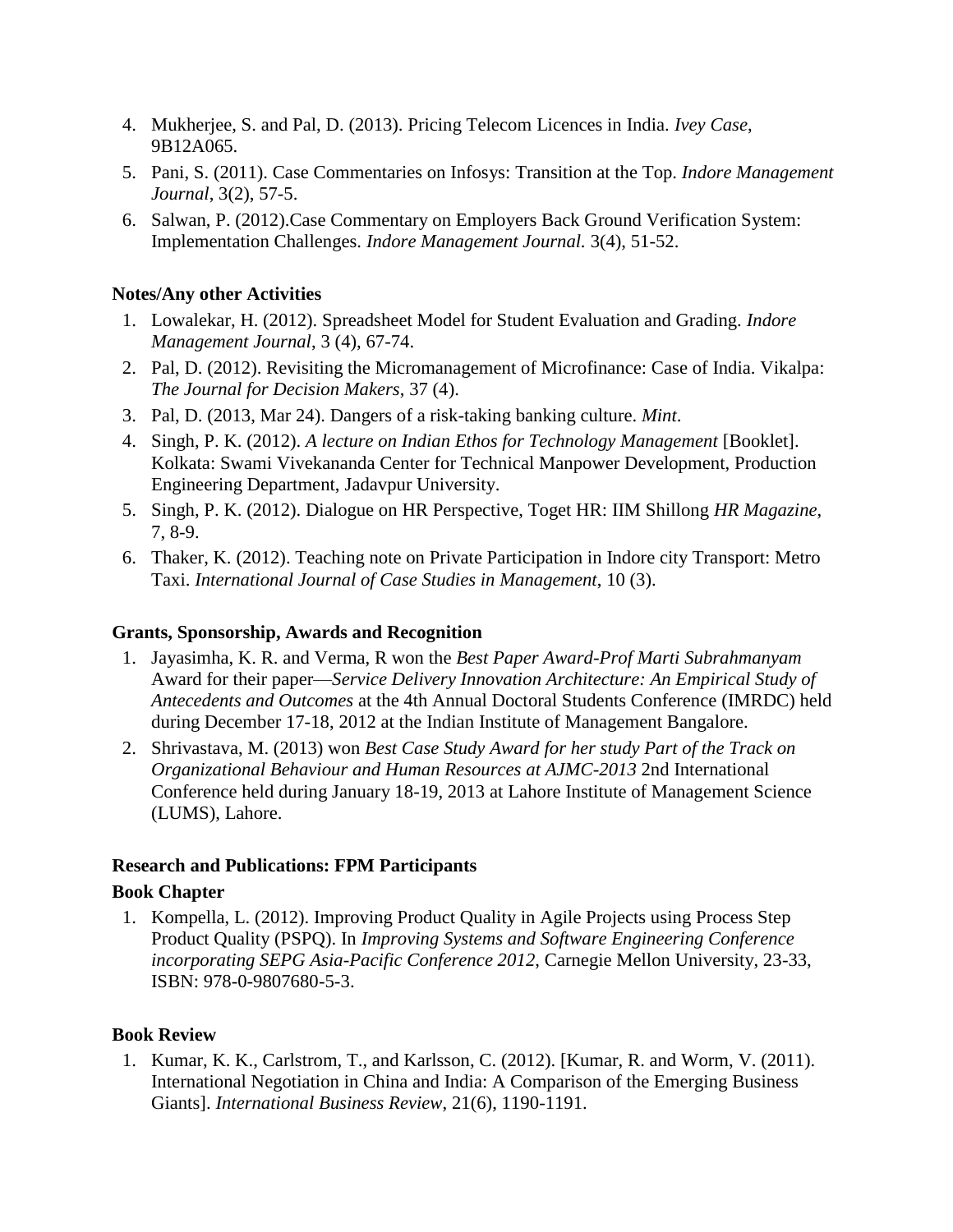#### **Articles Published in National Journals**

- 1. Agrawal, A. K. and Das, M. (2013). Green Marketing: Sustainable Marketing Strategy. *Indira Management Review*, 7(1), 17-31.
- 2. Kapoor, P. S. (2013). Exploring Celebrity Licensing as Opposed to Celebrity Endorsement: A Consumer Perspective. *Journal of Marketing & Communication*, 9 (1), 306-319.
- 3. Totawar, A. K., Billore, A., and Shrivastava, H. (2012). A Report on Employee Engagement, Culture, Communication and Interpersonal Dynamics in an Organization. *Indore Management Journal*, Special issue, 181-205.

## **Articles Published in International Journals**

- 1. Dubey, A. and Nachane, D. M. (2013). Trend and Cyclical Decoupling: New Estimates Based on Spectral Causality Tests and Wavelet Correlations. *Applied Economics*, 45(31), 4383-4392.
- 2. Houweling, T. AJ., Tripathy, P. and Nair, N. [et al] (2013). The Equity Impact of Participatory Women's Groups to Reduce Neonatal Mortality in India: Secondary Analysis of a Cluster-Randomised Trial. *International Journal of Epidemiology*, 42(2), 520-532, doi:10.1093/ije/dyt012.
- 3. Kumar, K. K. and Jain, K. K. (2013). Language Conflicts in Social Arenas: Reflections for the Business World. *Journal of Asian and African Studies*, 48(1), 64-80. doi: 10.1177/0021909612438520.
- 4. Kumar, K. K., Jain, K. K., and Tiwary, R. R. (2013). Leadership Activities and their Impact on Creating Knowledge in Organizations. *International Journal of Leadership Studies*, 8(1).
- 5. Roy, S. S., Mahapatra, R. and Rath, S. [et al] (2013). Sustainability and Replicability of Improvements in Neonatal Survival Following Participatory Learning and Action Cycles with Women's Groups: A Prospective Study from Rural Eastern India. *Bulletin of the World Health Organization*, 91(6), 426-433. ID: BLT.12.105171.
- 6. Sinha, A. (2013). Utility to Expected Utility Glimpses of History. *The Asian Economic Review*, 55(1).
- 7. Sinha, A. and Mehta, A. (2012). Accounting Communication in Reducing Information Asymmetry in Primary Market: A Conceptual Modeling. *Asian Journal of Managerial Science*, 1(2), 33-43.
- 8. Totawar, A. K. and Nambudiri, R. (2013). Mood and Self-Efficacy: Moderation of Hedonic and Utilitarian Motivation. *Human Resource Development Review*.
- 9. Trivedi, S. and Dey, S, (2013), Effect of Various Kernels and Feature Selection Methods on SVM Performance for Detecting Email Spams. *International Journal of Computer Applications*, 66(21), 18-23.
- 10. Trivedi, S. and Dey, S. (2013), Interplay Between Probabilistic Classifiers and Boosting Algorithms for Detecting complex unsolicited Emails. *Journal of Advances in Computer Networks* (JACN), 1(2), 132-136. ISSN: 1793-8244.
- 11. Trivedi, S. K. and Dey, S, (2013), Interplay between Probabilistic Classifiers and Boosting Algorithms for Detecting Complex Unsolicited Emails. *Journal of Advances in Computer*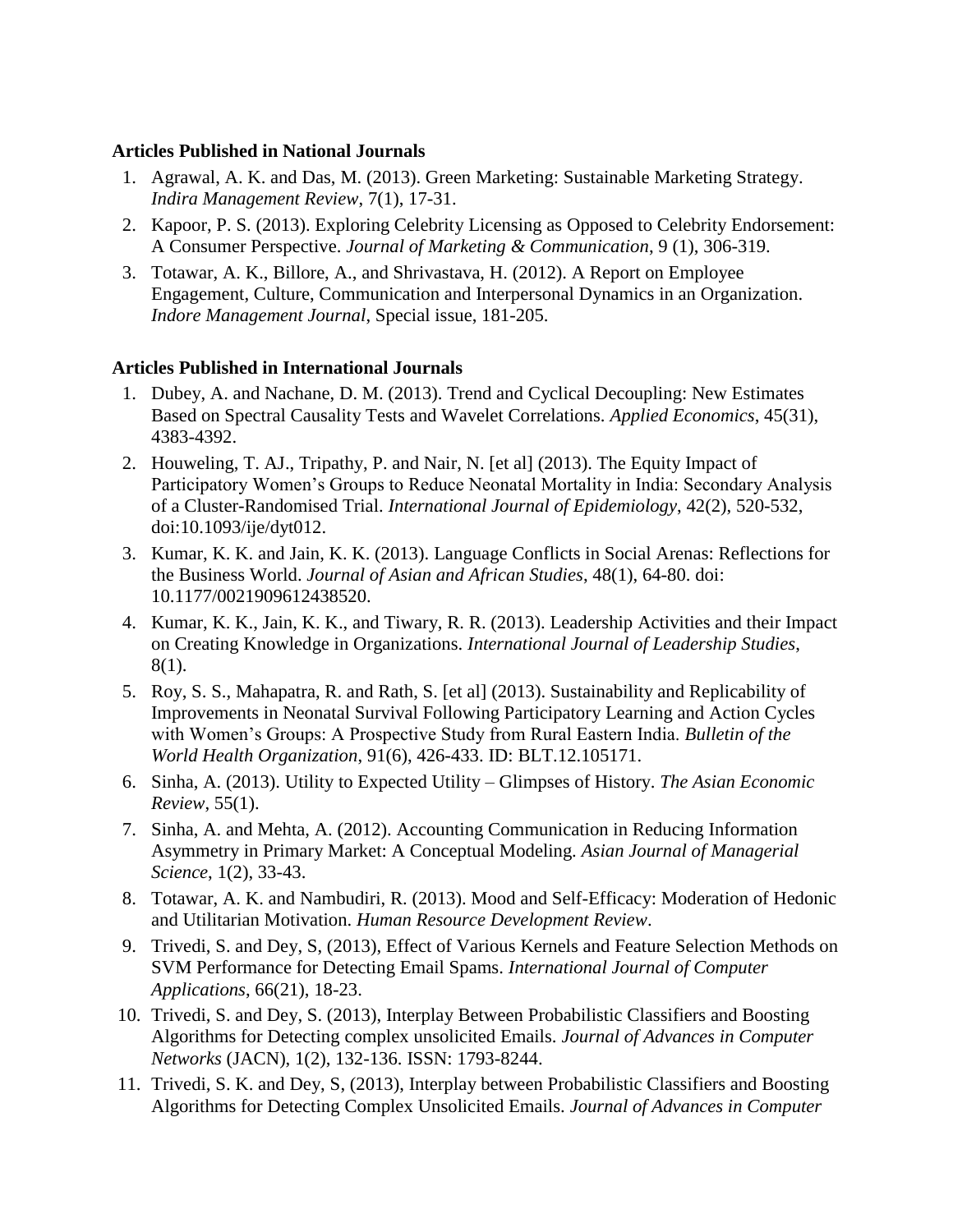*Networks*, 1(2), 132-136.

12. Trivedi, S. K. and Shrama, A. (2012). An Evolution of Corporate Software Support Systems. *Information and Knowledge Management*, 2(8), 84-90.

#### **Paper Presented in National/International Conferences**

- 1. Agrawal, K. Stock Price Reaction to Rights Issue Announcement: Evidence from the Indian Stock Market. Presented at *European Business Research Conference* held during August 27-28, 2012 at Rome, Italy.
- 2. Balodi, K. C. Explaining the Performance of Young High Technology Firms using Configurational Comparative Methods: Some Preliminary Results. Presented at *Winter Doctoral Conference* held during December 3, 2012 at Cambridge Judge Business School, Cambridge, UK.
- 3. Balodi, K. C. and Basu, S. Explicating Performance of Young High Technology Firms using Orientation: Configuration Approach. Presented at *32nd Strategic Management Society Annual International Conference* held during October 6-9, 2012 at the British Academy of Management Cardiff, UK.
- 4. Balodi, K. C. and Basu, S. Explicating Performance of Young High Technology Firms using Configuration Approach. Presented at *28th EGOS Colloquium* held during July 2-7, 2012 at Aalto University and Hanken School of Economics, Helsinki, Finland.
- 5. Balodi, K. C. and Basu, S. Reconfiguring the Configuration Approach Presented at the *15th Annual Convention of Strategic Management Forum of India* held during May 3-5, 2012 at Indian Institute of Management Indore.
- 6. Kapoor, P. S. Impact of Interpersonal Communication on Social Media over Customerbased Brand Equity. Presented at *12th Consortium of Students in Management Research (COSMAR)* held during November 16-17, 2012 at Indian Institute of Science Bangalore.
- 7. Kapoor, P. S. Interpersonal Communication on Social Media over Customer-based Brand Equity: A Motivation Ability and Opportunity Framework. Presented at *Conference on Global Strategies for an Emergent India* held during December 27-28, 2012 at Indian Institute of Management Kozhikode.
- 8. Kapoor, P.S. Impact of Interpersonal Communication on Social Media over Customerbased Brand Equity. Presented at *6th Doctoral Colloquium* held during January 7–9, 2013 at Indian Institute of Management Ahmedabad.
- 9. Kumar, K. K. A Yin Yang Perspective to Understanding Paradoxes: Insights from Indian Culture. Presented at the *Yin Yang: A New Perspective on Culture* held during June 7-11, 2012 at Stockholm, Sweden.
- 10. Kumar, K. K., and Mishra, S. K. Prabhat Khabar: Innovative HR practices that helped Sustain Journalism as Practice. Presented at the *12th IHRM Conference* held during December 10-13, 2012 at MDI Gurgaon, India.
- 11. Majumdar, B. Empowerment to take Financial Decisions among Women Professionals. Presented at the *100th Indian Science Congress* held during January 3-7, 2013 at Calcutta University, Kolkata.
- 12. Saha, T. and Sinha, A. The Partition of India: through the Eyes of a Woman. Presented at *4th Conference on Excellence in Research and Education* held during May 10-13, 2012 at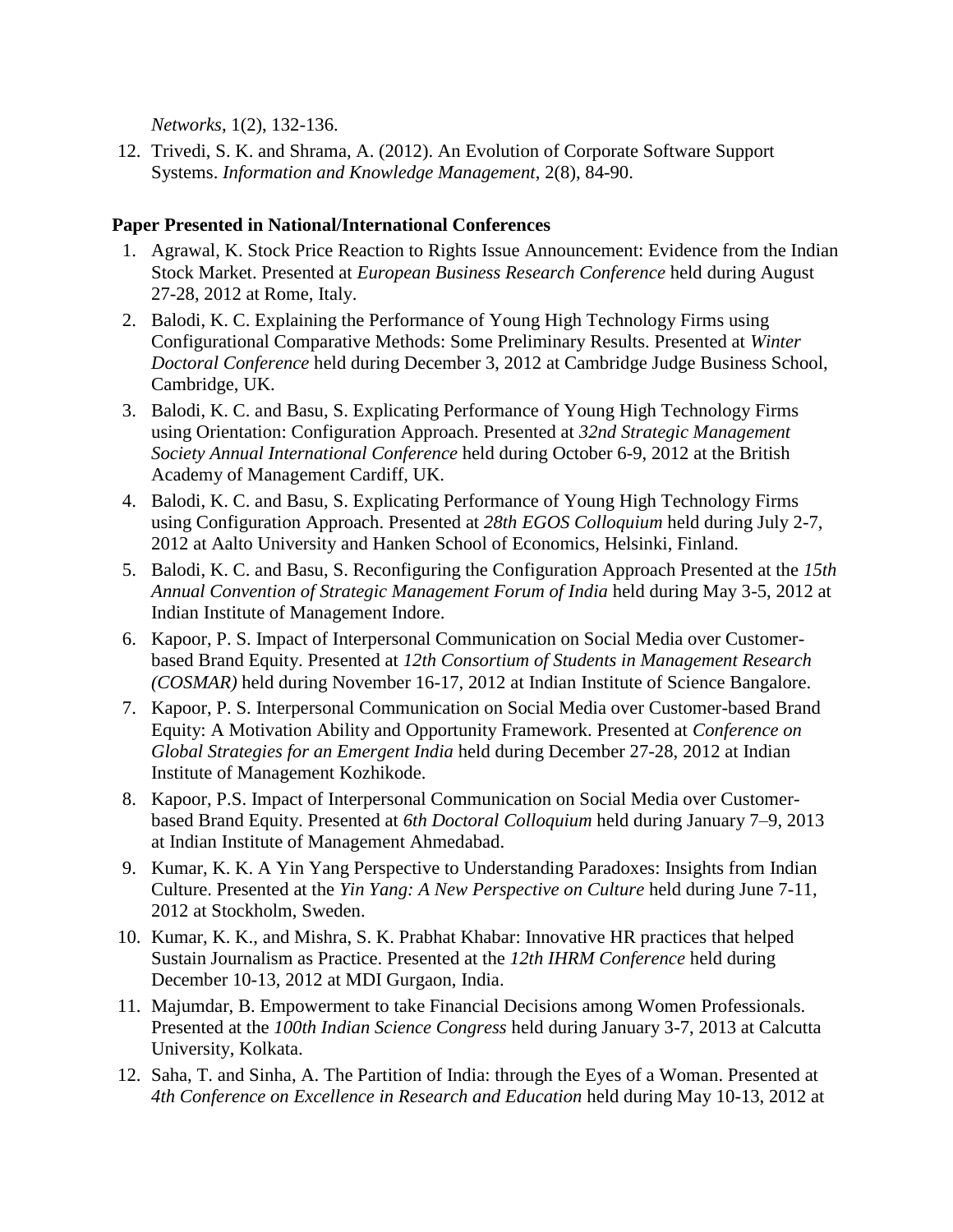IIM Indore.

- 13. Sinha, A. and Mehta, A. Useful Life of Asset: An Optimization Model. Presented at *International Conference on Computational and Financial Econometrics (CFE 2012)* held during December 1-3, 2012 at IIT Kharagpur.
- 14. Sinha, A. and Saha, T. Organizational Productivity and Absorptive Capacity: A Conceptual Modeling. Presented *at 5th Conference on Excellence in Research and Education* held during May, 2013 at IIM Indore.
- 15. Totawar, A. K., and Nambudiri, R. Feeling Fair and Being Satisfied: Effect of Organizational Justice on Job Satisfaction and the Mediation of Quality of Work Life. Presented at *International Congress of Psychology* held during July 22-27, 2012 at Cape Town, South Africa.
- 16. Totawar, A. K., and Nambudiri, R. Justice, Satisfaction, Commitment and the Mediation of Psychological Capital. Presented at *National Conference on Positive Behavior: Perspectives and Applications* held during September 21-22, 2012 at Pondicherry University, Pondicherry.
- 17. Totawar, A. K., and Nambudiri, R. Organizational Justice, Job Satisfaction and Organizational Commitment: The mediation of Quality of Work Life and Psychological Capital. Presented at *European Group of Organizational Studies (EGOS) Colloquium* held during July5-7, 2012 at Helsinki, Finland.
- 18. Totawar, A. K., Nambudiri, R., and Selvaraj, P. Mood and Self-Efficacy: The Moderating Effect of Hedonic and Utilitarian Motivation. Presented at *The Academy of Management Annual Meeting* held during August3-7, 2012 at Boston, USA.

# **Cases**

1. Dutta, D. (2013). Employee Background Verification System: Implementation Challenge. *Indore Management Journal*, 3(4), 42-46.

## **Case Commentaries**

- 1. Saha, T. and Sinha, A. (2012). Case Commentaries on Employee Background Verification Systems: Implementation Challenges. *Indore Management Journal*, 3(4), 59-61.
- 2. Shrivastava, H. and Sinha, A. (2011). Case Commentaries on Career of Ram. *Indore Management Journal*, 3(3), 41-43.
- 3. Majumdar, B. (2012). Case Commentaries on Employee Background Verification Systems: Implementation Challenges*. Indore Management Journal*, 3(4), 62-63.

# **Grants, Sponsorship, Awards and Recognition**

- 1. Kapoor, P. S. (2013) Received *Best Paper Award at 6th Doctoral Colloquium for Impact of Interpersonal Communication on Social Media over Customer-based Brand Equity* held during January 7–9, 2013 at Indian Institute of Management Ahmedabad.
- 2. Kumar K. K. was selected from India (the only one) to be part of the 40-Nation study "*Yin Yang: A New Perspective on Culture"*. The study is funded by School of Business, Stockholm University, Sweden.